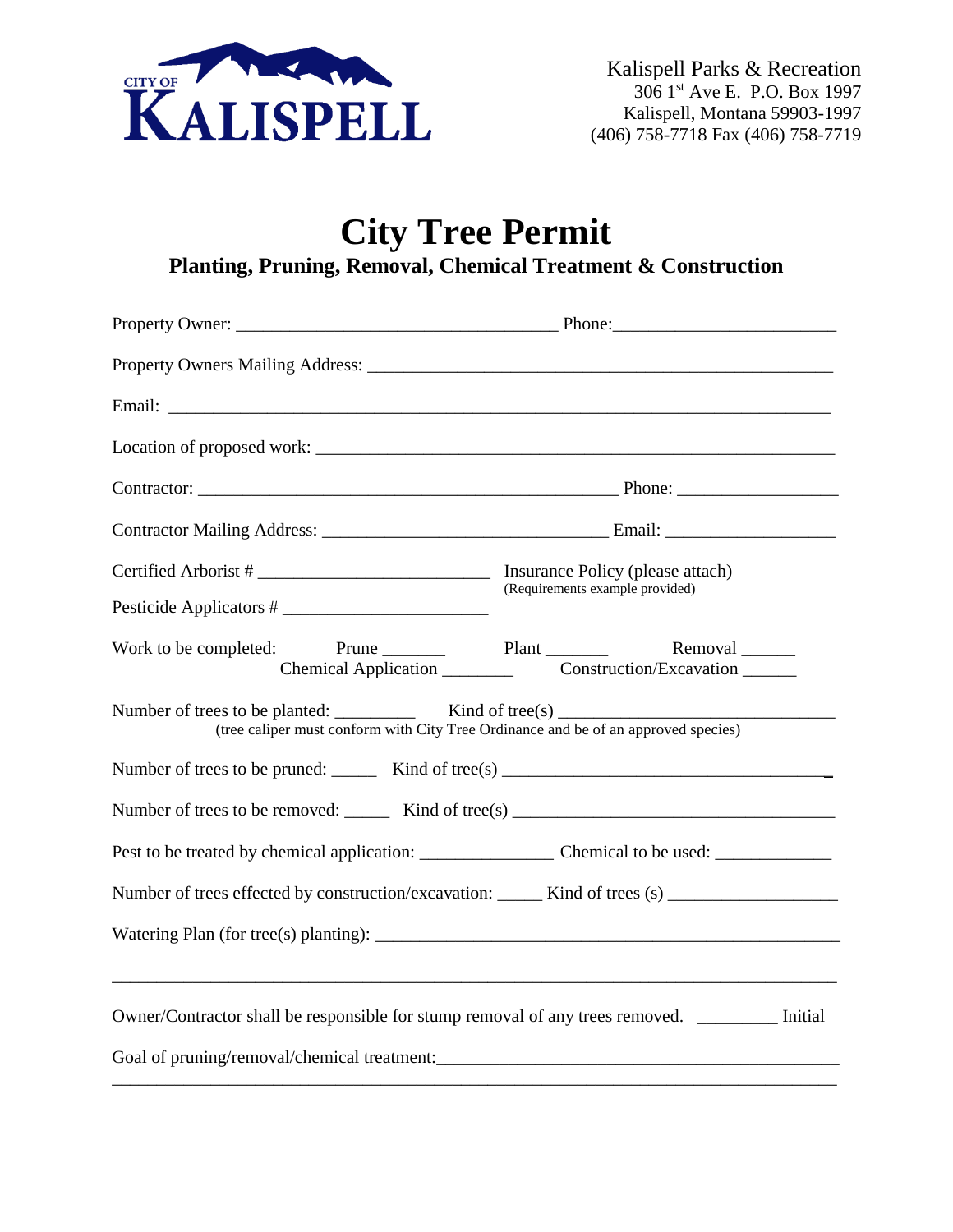# **Please attach a sketch of the proposed work to be completed. Include spacing distances on your sketch.**

Please provide sketch of tree location(s) (Attach additional pages if necessary):



**Pruning**: Please provide photo of tree with proposed pruning indicated.

# **Construction/Excavation Involving Trees**, (attach additional pages if necessary):

| <b>Address</b> | <b>Tree Species</b> | <b>Tree Diameter</b> | Distance from bole of tree to dig |
|----------------|---------------------|----------------------|-----------------------------------|
|                |                     |                      |                                   |
|                |                     |                      |                                   |
|                |                     |                      |                                   |
|                |                     |                      |                                   |
|                |                     |                      |                                   |
|                |                     |                      |                                   |
|                |                     |                      |                                   |
|                |                     |                      |                                   |

**Please allow up to three (3) business days for processing, if granted you will receive the permit via email. Do not begin work without a permit in hand.**

| In-House Use:                             |     |                |
|-------------------------------------------|-----|----------------|
| Review & Approval by Director or Designee | Yes | N <sub>0</sub> |
| Director or Designee Signature            |     | Date           |

*306 1 st Avenue East, P.O. Box 1997, Kalispell, MT 59903 –Phone (406)758-7718– Fax (406)758-7719 www.kalispell.com*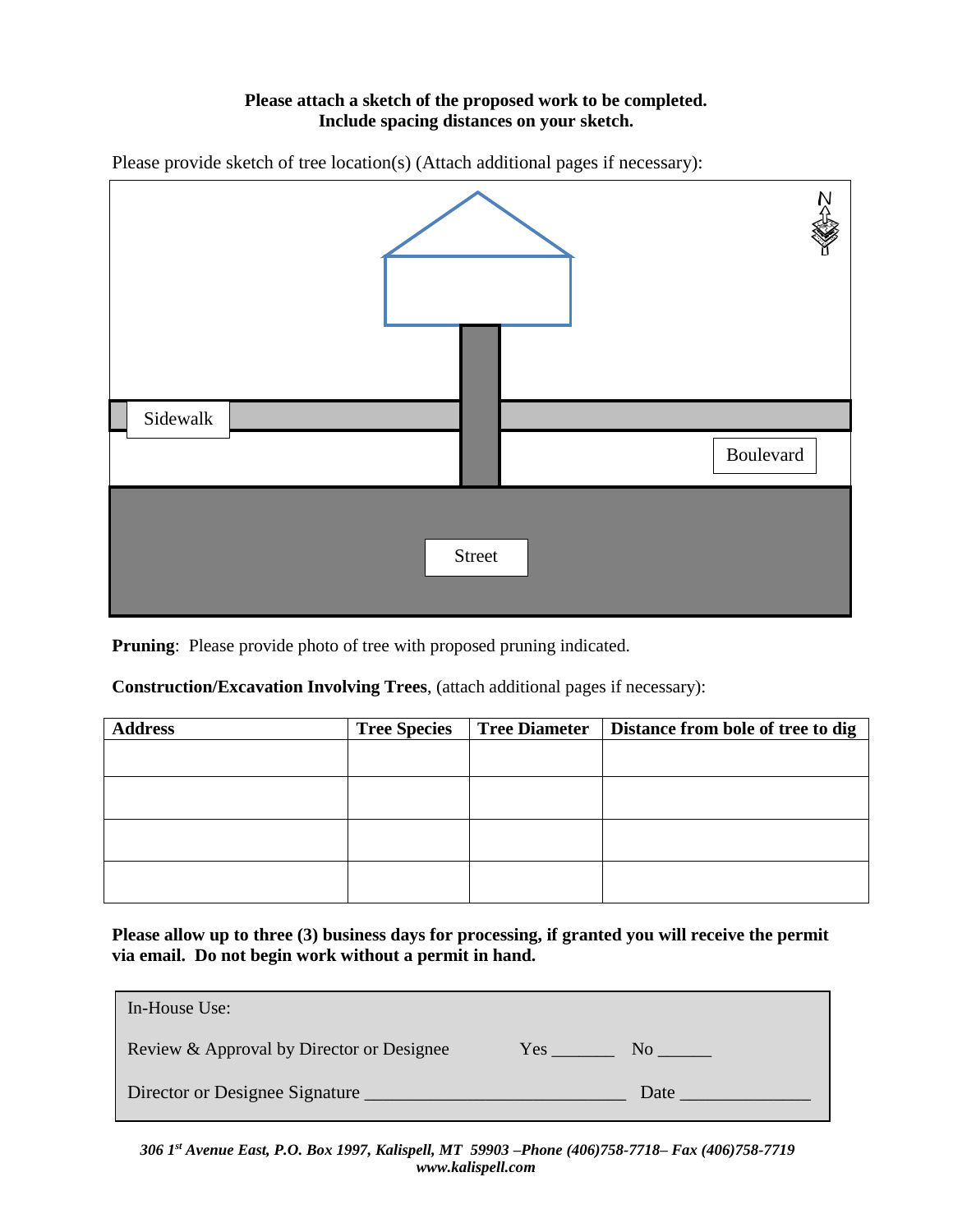## **Vegetation NOT authorized for planting upon Public Right-Of-Way or Public Property:**

Unless otherwise specifically authorized by the Parks Department, the following species and types of vegetation shall not be planted upon public street rights-of-way within the City of Kalispell.

- Any of the poplar species (Populus spp.), including but not limited to cottonwood, aspen, silver poplar, and Lombardy poplar. (poor structure/weak branch attachments prone to failure)
- Any of the willow species (Salix spp.) (weedy, poor structure and weak branch attachments prone to failure)
- Any box elder tree (Acer Negundo), (poor structure/weak branch attachments prone to failure)
- The Siberian elm tree (Ulmus pumila), (poor structure/weak branch attachments prone to failure)
- Norway maple (Acer platanoides) or its cultivars. (Over planted in City)
- Any weeping or pendulous type tree (i.e. weeping birch)
- Any tree with a bushy growth habit which can't be maintained to a single stem trunk.

#### **Regulations pertaining to spacing of trees planted on public street rights-of-way**:

- All landscaping and/or plantings upon public rights-of-way must be approved by the Parks Department and must be within the rules and regulations of the Kalispell Landscape Ordinance 1690.
- Unless otherwise authorized by the Parks Department, all newly planted street trees shall be planted midway between the sidewalk and the curb at least 25 feet back from the projected property line at a street intersection.
- No trees will be planted closer than 5 feet to any building, structure, driveway or alley, within 15 feet of any street light, utility pole, street sign or fire hydrant.
- No tree planting is permitted where the distance between the curb and detached sidewalk is less than 3 feet (boulevard width).
- No tree other than those designated as a small canopy tree shall be planted under any overhead utility lines. If the Utility is less than 20 feet above the ground, no tree shall be planted; except for special plantings designated and/or approved by the Director or Designee.
- Spacing of plantings shall be no closer than 25 feet for small canopy class, 35 feet for medium height class and 40 feet for large height class; except for special plantings designated and/or approved by the Urban Forester.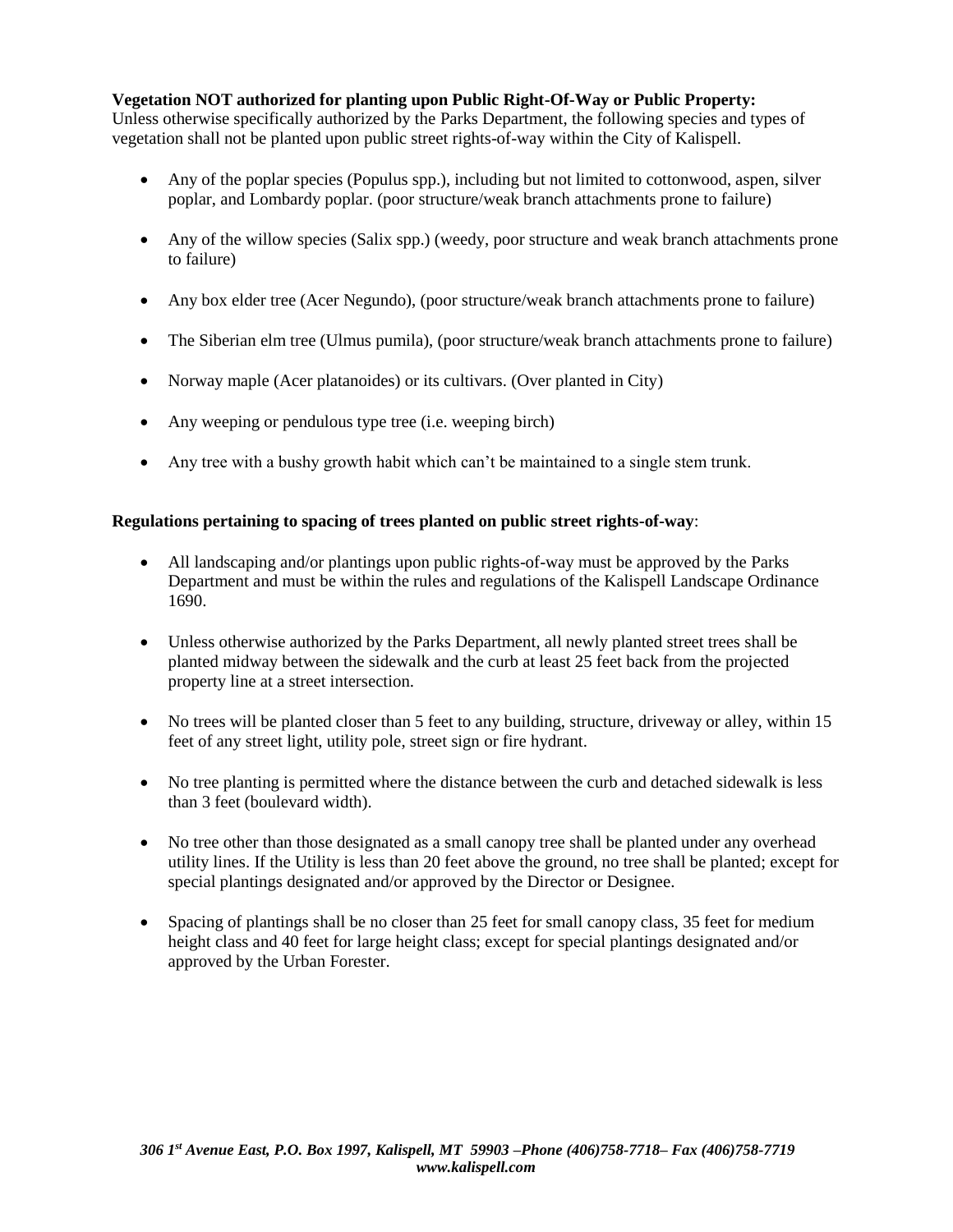# **Planting Tips**

- Call 811 for underground utilities prior to any digging.
- Avoid planting trees too deep. The trees first major root should be at ground level. Oftentime's trees come too deep from the nursery and require having soil removed from the top of the root ball to reach the proper planting depth.
- Keep sod away from the trees stem. The use of mulch is highly advised. Place 2-3 inches deep, out to the drip line of the tree.
- Watering trees require different watering requirements than turf. Trees should be watered before and after planting. Deep root watering should be done until the tree is established approximately every 7-10 days.
- Do not fertilize in first year of planting.

### **Pruning Guidelines**

- Because of the danger and experience required for tree pruning the use of a Certified Arborist is required.
- Attention is to be given to the eventual symmetrical appearance of the trees. Appropriate pruning shall be done in order to maintain a tree-like form typical of the species of the tree being pruned.
- In lifting the bottom branches of trees for clearance, care should be given to the symmetrical appearance of the entire crown.
- When two branches are rubbing against each other, one should be removed.
- Deadwood should be removed.
- When possible "V" shaped tree branch unions should be pruned out. "U" shaped branch unions are preferred.
- All final cuts shall be made sufficiently close to the trunk or parent limb, without cutting into the **branch collar** or leaving a protruding stub, so that wound closure can readily begin under normal conditions. Clean cuts shall be made at all times. All drop crotch pruning cuts will be made back to branches with a minimum of **1/3** the diameter of the parent branch.
- **Under no circumstance shall a tree be topped.**